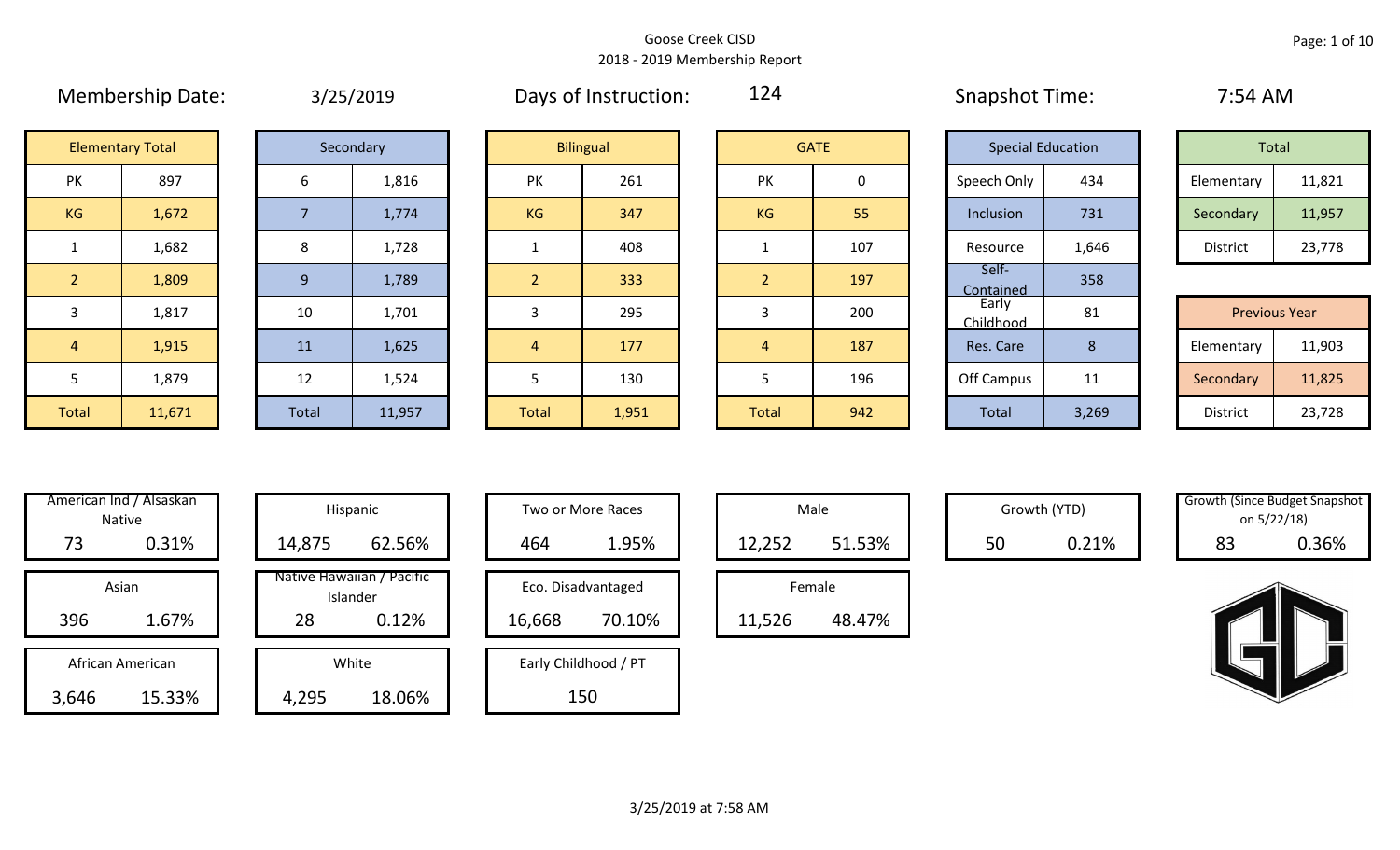|                 | 3/25/2019              | PK             |              |             | KG             |                |                |       | $\overline{2}$ |                       |                | 3              |                         |                | 4              |                |                | 5              |              | Campus Totals |              | Early | Spec. | Total | $17 - 18$ | 18-19      | Capacity |
|-----------------|------------------------|----------------|--------------|-------------|----------------|----------------|----------------|-------|----------------|-----------------------|----------------|----------------|-------------------------|----------------|----------------|----------------|----------------|----------------|--------------|---------------|--------------|-------|-------|-------|-----------|------------|----------|
| Date            |                        | GenEd BilEd    |              | GenEd       | <b>BilEd</b>   | GenEd          | <b>BilEd</b>   | GenEd | <b>BilEd</b>   |                       | Total GenEd    | <b>BilEd</b>   | <b>Total</b>            | GenEd          | <b>BilEd</b>   | <b>Total</b>   | GenEd          | <b>BilEd</b>   | <b>Total</b> | GenEd         | <b>BilEd</b> | Child | Prog  |       |           | Projection |          |
|                 | Teachers               | 1              | 1            | 4           | 2              | $\overline{4}$ | 1              | 4     | $\overline{2}$ | 6                     | 3              | $\overline{2}$ | 5                       | 5              | -1             | 6              | 4              | 1              | 5            | 25            | 10           |       |       |       |           |            |          |
| Alamo           | Students               | 44             | 20           | 78          | 29             | 80             | 20             | 91    | 30             | 121                   | 59             | 33             | 92                      | 92             | 22             | 114            | 105            | 17             | 122          | 549           | 171          | O     | 65    | 785   | 769       | 730        | 850      |
|                 | <b>Available Seats</b> | 0              | 24           | 10          | 15             | 8              | $\overline{2}$ | $-3$  | 14             | 11                    | $\overline{7}$ | 11             | 18                      | 18             | 0              | 18             | $-5$           | 8              | 3            |               |              |       |       |       |           |            |          |
|                 | <b>Teachers</b>        | 1              | 1            | 3           | $\overline{2}$ | $\overline{4}$ | $\overline{2}$ | 4     | $\overline{2}$ | 6                     | 4              | $\overline{2}$ | 6                       | 4              | $\overline{2}$ | 6              | 4              | $\mathbf{1}$   | 5.           | 24            | 12           |       |       |       |           |            |          |
| Ashbel<br>Smith | Students               | 43             | 22           | 60          | 34             | 70             | 37             | 68    | 31             | 99                    | 63             | 42             | 105                     | 76             | 38             | 114            | 84             | 20             | 104          |               |              |       | 36    | 725   | 787       | 778        | 924      |
|                 | <b>Available Seats</b> | $\mathbf{1}$   | 22           | 6           | 10             | 18             | $\overline{7}$ | 20    | 13             | 33                    | 25             | $\overline{2}$ | 27                      | 12             | 6              | 18             | 16             | 5              | 21           | 464           | 224          |       |       |       |           |            |          |
|                 | Teachers               | 1              | 1            | 4           | $\overline{2}$ | 3              | $\overline{2}$ | 5     | $\overline{2}$ | 7                     | 4              | $\mathbf{2}$   | 6                       | 4              | $\overline{2}$ | 6              | 4              | $\mathbf{1}$   | 5.           | 25            | 12           |       |       |       |           |            |          |
| Austin          | Students               | 39             | 21           | 75          | 24             | 61             | 36             | 109   | 39             | 148                   | 91             | 34             | 125                     | 95             | 33             | 128            | 100            | 23             | 123          | 570           |              |       | 9     | 790   | 760       | 747        | 814      |
|                 | <b>Available Seats</b> | 5              | 23           | 13          | 20             | 5              | 8              | 1     | 5              | 6                     | $-3$           | 10             | 7                       | $-7$           | 11             | 4              | 0              | $\overline{2}$ | $\mathbf{2}$ |               | 210          |       |       |       |           |            |          |
|                 | <b>Teachers</b>        | $\mathbf{1}$   | $\mathbf{1}$ | 5           | $\mathbf{1}$   | 4              | $\overline{2}$ | 6     | $\mathbf{1}$   | 7                     | 5 <sup>1</sup> |                | 6                       | 5              | $\mathbf{1}$   | 6              | 5              | $\mathbf{1}$   | 6            | 31            | 8            |       |       |       |           |            |          |
| <b>Banuelos</b> | Students               | 40             | 37           | 93          | 17             | 84             | 35             | 112   | 25             | 137                   | 119            | 26             | 145                     | 129            | 17             | 146            | 133            | 12             | 145          |               |              | 0     | 11    | 890   | 871       | 881        | 850      |
|                 | <b>Available Seats</b> | $\overline{4}$ |              | 17          | 5              | $\overline{4}$ | 9              | 20    | $-3$           | 17                    | $-9$           | -4             | $-13$                   | $-19$          | 5              | $-14$          | -8             | 13             | 5            | 710           | 169          |       |       |       |           |            |          |
|                 | Teachers               | 1              | 0.5          | 4           | 1              | 5              | $\overline{2}$ | 5     | $\overline{2}$ | 7                     | 5              | $\overline{2}$ | $\overline{\mathbf{z}}$ | 5              | $\mathbf 1$    | 6              | 4              | $\mathbf{1}$   | 5.           | 29            | 9.5          |       |       |       |           |            |          |
| Bowie           | Students               | 45             | 21           | 88          | 17             | 98             | 30             | 103   | 32             | 135                   | 114            | 22             | 136                     | 105            | 22             | 127            | 99             | 11             | 110          |               |              | O     | 26    | 833   | 868       | 852        | 880      |
|                 | <b>Available Seats</b> | $-1$           | 1            | $\mathbf 0$ | 5              | 12             | 14             | 7     | 12             | 19                    | -4             | 22             | 18                      | 5              | 0              | 5              | 1              | 14             | 15           | 652           | 155          |       |       |       |           |            |          |
|                 | Teachers               | 0.5            | 0.5          | 4           | $\mathbf{1}$   | $\overline{4}$ | $\overline{2}$ | 4     | $\overline{2}$ | 6                     | 3              | $\overline{2}$ | 5                       | 4              | 2              | 6              | 3              | 1              | 4            | 22.5          | 10.5         |       |       |       |           |            |          |
| Carver          | Students               | 34             | 19           | 77          | 19             | 80             | 28             | 76    | 23             | 99                    | 83             | 32             | 115                     | 85             | 29             | 114            | 80             | 20             | 100          |               |              |       | 17    | 703   | 729       | 712        | 836      |
|                 | <b>Available Seats</b> | $-12$          | 3            | 11          | $\mathbf{3}$   | 8              | 16             | 12    | 21             | $\boldsymbol{\Delta}$ | $-17$          | 12             | -5                      | $\overline{3}$ | 15             | 18             | $-5$           | 5 <sup>5</sup> | $\mathbf{0}$ | 515           | 170          |       |       |       |           |            |          |
|                 | Teachers               | 1              | 0            | 5           | 0              | 5              | 0              | 5     | 0              | 5                     | 5              | 0              | 5                       | 5              | 0              | 5              | 5              | $\mathbf 0$    | 5.           | 31            | 0            |       |       |       |           |            |          |
| Clark           | Students               | 35             | 0            | 99          | 0              | 96             | 0              | 110   | 0              | 110                   | 116            | 0              | 116                     | 108            | 0              | 108            | 121            | 0              | 121          |               |              | 2     | 32    | 719   | 673       | 670        | 850      |
|                 | <b>Available Seats</b> | 9              | 0            | 11          | 0              | 14             | 0              | 0     | 0              | 0                     | -6             | 0              | -6                      | $\overline{2}$ | 0              | $\overline{2}$ | 4              | $\mathbf 0$    | 4            | 685           | 0            |       |       |       |           |            |          |
|                 | <b>Teachers</b>        | 0.5            | 0.5          | 5           | 2              | 4              | $\mathbf{1}$   | 3     | $\overline{2}$ | 5                     | 5              | 1              | 6                       | 5              | 1              | 6              | $\overline{4}$ | 1              | 5            | 26.5          | 8.5          |       |       |       |           |            |          |
| Crockett        | <b>Students</b>        | 19             | 21           | 91          | 26             | 72             | 22             | 81    | 23             | 104                   | 102            | 19             | 121                     | 100            | 11             | 111            | 92             | 9              | 101          | 557           |              | 0     | 19    | 707   | 697       | 671        | 638      |
|                 | <b>Available Seats</b> | $\overline{3}$ | $\mathbf{1}$ | 19          | 18             | 16             | $\mathbf 0$    | $-15$ | 21             | 6                     | 8              | $\overline{3}$ | 11                      | 10             | 11             | 21             | 8              | 16             | 24           |               | 131          |       |       |       |           |            |          |
|                 | Teachers               | $\overline{2}$ | 0.5          | 5           | $\overline{2}$ | 4              | $\overline{2}$ | 6     | 1              | $\overline{7}$        | 5              | 1              | 6                       | 4              | -1             | 5              | 4              | 1              | 5            | 30            | 8.5          |       |       |       |           |            |          |
| <b>DeZavala</b> | Students               | 47             | 14           | 88          | 23             | 75             | 25             | 97    | 19             | 116                   | 85             | 21             | 106                     | 89             | 6              | 95             | 109            | 12             | 121          | 590           |              | 0     | 1     | 711   | 783       | 797        | 924      |
|                 | <b>Available Seats</b> | 41             | 8            | 22          | 21             | 13             | 19             | 35    | 3              | 38                    | 25             |                | 26                      | -1.            | 16             | 15             | -9             | 13             |              |               | 120          |       |       |       |           |            |          |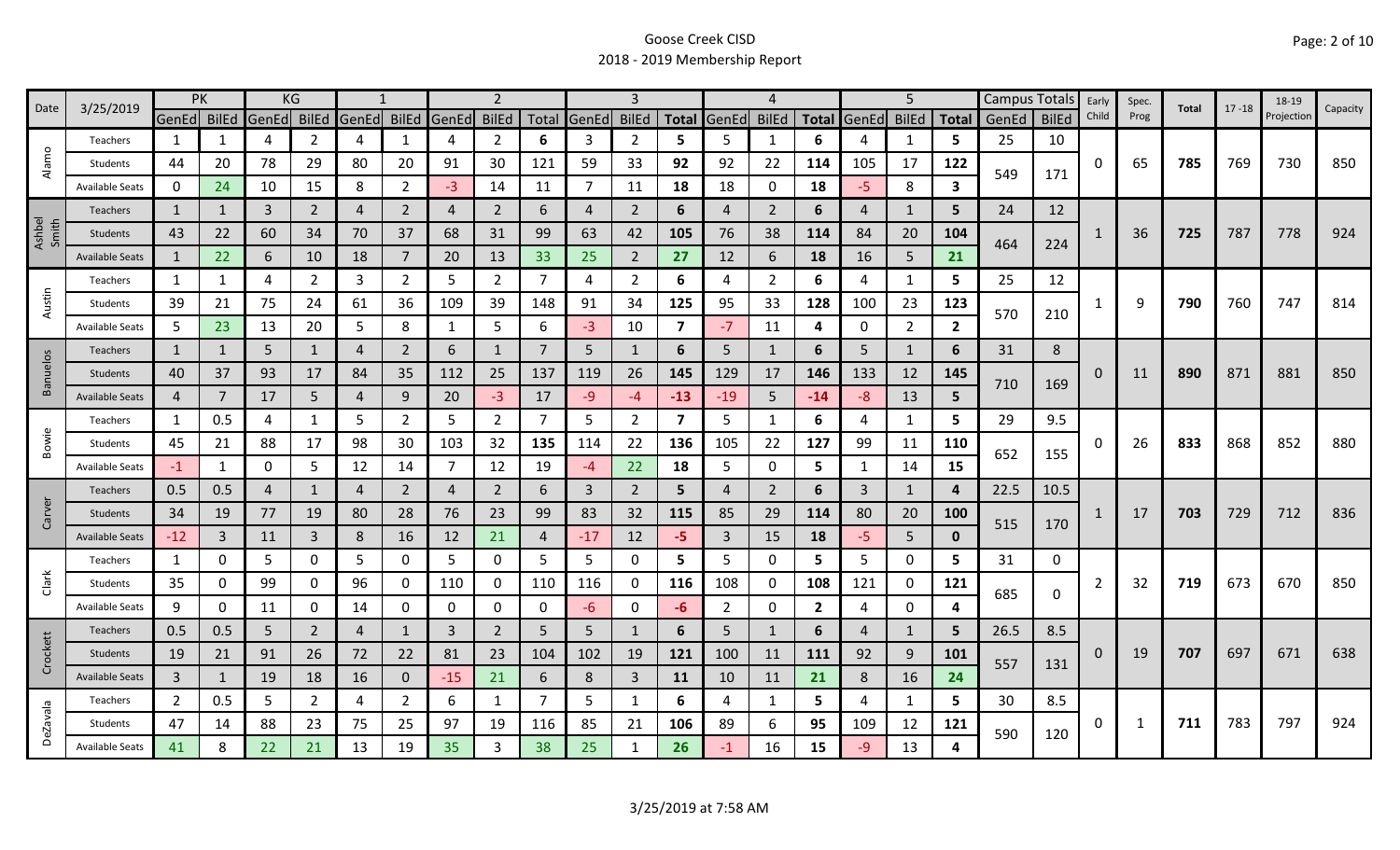| Date                  | 3/25/2019              |                | PK           |       | KG             |                |                |              | 2              |      |                | 3              |                         |                |                |                |       | 5              |              | <b>Campus Totals</b> |              | Early | Spec. | Total         | $17 - 18$ | 18-19      | Capacity |
|-----------------------|------------------------|----------------|--------------|-------|----------------|----------------|----------------|--------------|----------------|------|----------------|----------------|-------------------------|----------------|----------------|----------------|-------|----------------|--------------|----------------------|--------------|-------|-------|---------------|-----------|------------|----------|
|                       |                        | GenEd BilEd    |              | GenEd | BilEd          | GenEd BilEd    |                | <b>GenEd</b> | <b>BilEd</b>   |      | Total GenEd    | <b>BilEd</b>   | <b>Total</b>            | GenEd          | <b>BilEd</b>   | <b>Total</b>   | GenEd | <b>BilEd</b>   | <b>Total</b> | GenEd                | <b>BilEd</b> | Child | Prog  |               |           | Projection |          |
|                       | <b>Teachers</b>        | $\mathbf{1}$   |              | 3     |                | 3              |                | 4            |                | 5    | 3              | 2              | 5.                      |                | $\overline{2}$ | 6              | 4     | 1              | 5            | 22                   | 9            |       |       |               |           |            |          |
| Harlem                | <b>Students</b>        | 51             | 17           | 68    | 24             | 59             | 22             | 87           | 24             | 111  | 75             | 22             | 97                      | 69             | 31             | 100            | 82    | 20             | 102          | 491                  | 160          | 4     | 18    | 673           | 661       | 657        | 814      |
|                       | <b>Available Seats</b> | $-7$           | 27           | $-2$  | $-2$           | 7              | $\Omega$       |              | $-2$           | $-1$ | -9             | 22             | 13                      | 19             | 13             | 32             | 18    | 5              | 23           |                      |              |       |       |               |           |            |          |
| $\overline{\text{m}}$ | Teachers               |                |              |       |                |                |                | 7            | $\mathbf{2}$   | 9    | $\overline{7}$ | 2              | 9                       | 9              | 2              | 11             | 7     | $\overline{2}$ | 9            | 30                   | 8            |       |       |               |           |            |          |
| Highlands             | Students               |                |              |       |                |                |                | 149          | 45             | 194  | 149            | 45             | 194                     | 183            | 45             | 228            | 179   | 32             | 211          | 660                  | 167          | 0     | q     | 836           | 837       | 816        | 814      |
|                       | <b>Available Seats</b> |                |              |       |                |                |                | 5            | -1             |      | 5              |                | 4                       | 15             | -1             | 14             |       | 18             | 14           |                      |              |       |       |               |           |            |          |
|                       | Teachers               | $\overline{2}$ | $\mathbf{1}$ | 8     | $\overline{2}$ | 8              | $\overline{2}$ |              |                |      |                |                |                         |                |                |                |       |                |              | 18                   | 5            |       |       |               |           |            |          |
| Hopper                | <b>Students</b>        | 71             | 26           | 157   | 36             | 156            | 39             |              |                |      |                |                |                         |                |                |                |       |                |              |                      |              | 2     | 16    | 503           | 512       | 518        | 462      |
|                       | <b>Available Seats</b> | 17             | 18           | 19    | 8              | 20             | 5              |              |                |      |                |                |                         |                |                |                |       |                |              | 384                  | 101          |       |       |               |           |            |          |
|                       | Teachers               | 0.5            | 0.5          | 4     | $\overline{2}$ | 4              | $\overline{2}$ | 3            | $\overline{2}$ | 5    | $\overline{3}$ | 2              | 5                       |                | $\overline{2}$ | 6              | 3     | $\mathbf{1}$   | 4            | 21.5                 | 11.5         |       |       |               |           |            |          |
| Lamar                 | Students               | 34             | 18           | 79    | 24             | 90             | 41             | 52           | 37             | 89   | 68             | 30             | 98                      | 89             | 21             | 110            | 74    | 29             | 103          |                      |              | -1    | 18    | 705           | 707       | 700        | 858      |
|                       | <b>Available Seats</b> | $-12$          | 4            | 9     | 20             | $-2$           | 3              | 14           | $\overline{7}$ | 21   | $-2$           | 14             | 12                      | -1             | 23             | 22             |       | $-4$           | $-3$         | 486                  | 200          |       |       |               |           |            |          |
|                       | <b>Teachers</b>        | 0.5            | 0.5          | 3     | 1              | 2              | $\overline{2}$ | 2            | 2              |      | 2              | 2              | 4                       | $\overline{2}$ | 2              | 4              | 2     | $\mathbf{1}$   | 3            | 13.5                 | 10.5         |       |       |               |           |            |          |
| Jacinto               | <b>Students</b>        | 26             | 13           | 39    | 20             | 49             | 24             | 41           | 29             | 70   | 44             | 26             | 70                      | 49             | 25             | 74             | 56    | 15             | 71           |                      |              | 0     | 0     | 456           | 475       | 480        | 528      |
| San                   | <b>Available Seats</b> | -4             | 9            | 27    | $\overline{2}$ | -5             | 20             | 3            | 15             | 18   | $\mathbf{0}$   | 18             | 18                      | -5.            | 19             | 14             | -6    | 10             | 4            | 304                  | 152          |       |       |               |           |            |          |
|                       | Teachers               | 1.5            | 0.5          | 5     |                | 5              | 2              | 4            | $\overline{2}$ | 6    | 4              | 2              | 6                       | 6              | -1             | 7              | 5     | 1              | 6            | 30.5                 | 9.5          |       |       |               |           |            |          |
| Travis                | Students               | 67             | 10           | 112   | 24             | 97             | 25             | 108          | 25             | 133  | 109            | 16             | 125                     | 133            | 20             | 153            | 132   | 11             | 143          |                      |              | 0     | 12    | 901           | 861       | 840        | 880      |
|                       | <b>Available Seats</b> | $-1$           | 12           | $-2$  | $-2$           | 13             | 19             | $-20$        | 19             | $-1$ | $-21$          | 28             | 7                       | $-1$           | $\overline{2}$ | 1              | $-7$  | 14             | 7            | 758                  | 131          |       |       |               |           |            |          |
|                       | Teachers               | $\mathbf{1}$   | 0            | 5     |                | 4              | 1              | 5            |                | 6    | 5              | $\overline{2}$ | $\overline{\mathbf{z}}$ | 5              | 2              | $\overline{7}$ | 5     | 1              | 6            | 30                   | 8            |       |       |               |           |            |          |
| Victoria<br>Walker    | Students               | 39             | 0            | 90    | 21             | 86             | 21             | 101          | 14             | 115  | 105            | 24             | 129                     | 134            | 11             | 145            | 141   | 10             | 151          |                      |              | 54    | 19    | 870           | 913       | 822        | 924      |
|                       | <b>Available Seats</b> | 5              | 0            | 20    | $\mathbf{1}$   | $\overline{2}$ | $\mathbf{1}$   | 9            | 8              | 17   | 5              | 20             | 25                      | $-24$          | 33             | 9              | $-16$ | 15             | $-1$         | 696                  | 101          |       |       |               |           |            |          |
|                       | Teachers               | 15.5           | 9.5          | 67    | 21             | 63             | 24             | 67           | 24             | 91   | 63             | 25             | 88                      | 71             | 22             | 93             | 63    | 15             | 78           | 409.5                | 140.5        |       |       |               |           |            |          |
| Total                 | <b>Students</b>        | 634            | 259          | 1294  | 338            | 1253           | 405            | 1385         | 396            | 178  | 1382           | 392            | 1774                    | 1536           | 331            | 1867           | 1587  | 241            | 1828         | 9,071                | 2362         | 66    | 308   | 11,807 11,903 |           | 11,671     | 12,846   |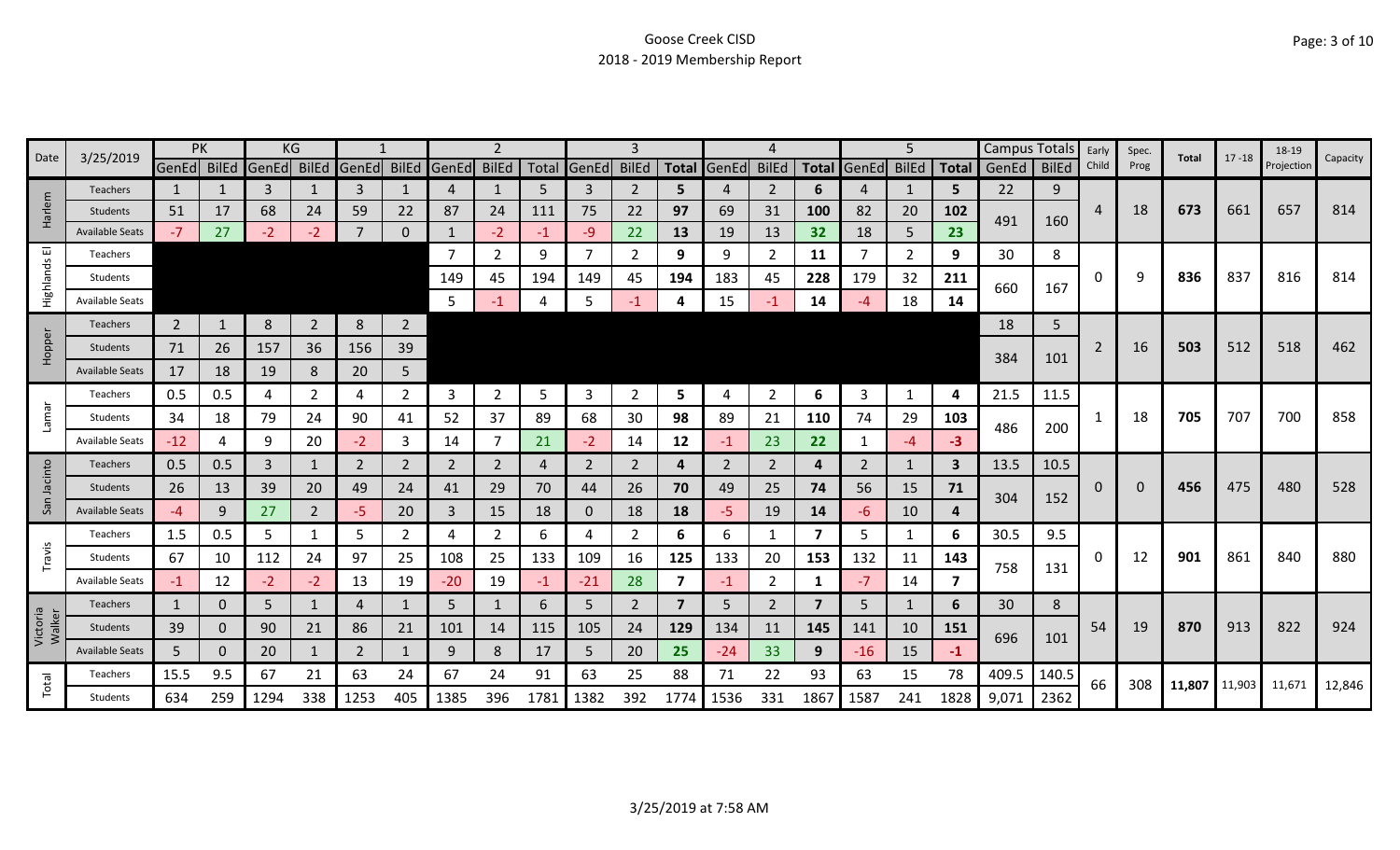| Page: 4 of 10 |  |  |  |
|---------------|--|--|--|
|---------------|--|--|--|

| <b>Campus</b> | 6           | $\overline{\mathbf{7}}$ | 8           | 9           | 10     | 11          | 12        |                   | <b>Campus Totals</b> |                                       |                 |
|---------------|-------------|-------------------------|-------------|-------------|--------|-------------|-----------|-------------------|----------------------|---------------------------------------|-----------------|
|               |             |                         |             |             |        |             |           | <b>Enrollment</b> |                      | Core Ratio   17-18   18-19 Projection | <b>Capacity</b> |
| <b>BJS</b>    | 297         | 341                     | 304         |             |        |             |           | 942               | 959                  | 932                                   | 975             |
| CBJ           | 368         | 345                     | 342         |             |        |             |           | 1,055             | 1,050                | 1,052                                 | 1,100           |
| GJS           | 372         | 381                     | 352         |             |        |             |           | 1,105             | 1,109                | 1,069                                 | 1,125           |
| HMJ           | 347         | 324                     | 319         |             |        |             |           | 990               | 976                  | 1,014                                 | 1,225           |
| <b>HJS</b>    | 423         | 368                     | 393         |             |        |             |           | 1,184             | 1,130                | 1,156                                 | 1,225           |
| REL           |             |                         |             | 476         | 388    | 455         | 400       | 1,719             | 1,516                | 1,597                                 | 2,319           |
| <b>RSS</b>    |             |                         |             | 555         | 557    | 521         | 482       | 2,115             | 2,291                | 2,440                                 | 2,408           |
| GCM           |             |                         |             | 550         | 547    | 491         | 452       | 2,040             | 2,102                | 2,226                                 | 1,800           |
| PHC           | $\mathbf 0$ | $\mathbf 0$             | $\mathbf 0$ | $\mathbf 0$ | 13     | 36          | 95        | 144               | 149                  | 35                                    |                 |
| Impact        |             |                         |             | 107         | 104    | 97          | 84        | 392               | 379                  | 396                                   |                 |
| Point         | 9           | 14                      | 16          | 19          | $20\,$ | 22          | 8         | 69                | 89                   | 40                                    |                 |
| <b>SCTHS</b>  |             |                         |             | 79          | 65     | $\mathbf 0$ | $\pmb{0}$ | 144               | 75                   | 230                                   |                 |
| Total         | 1,816       | 1,773                   | 1,726       | 1,786       | 1,694  | 1,622       | 1,521     | 11,899            | 11,825               | 12,187                                |                 |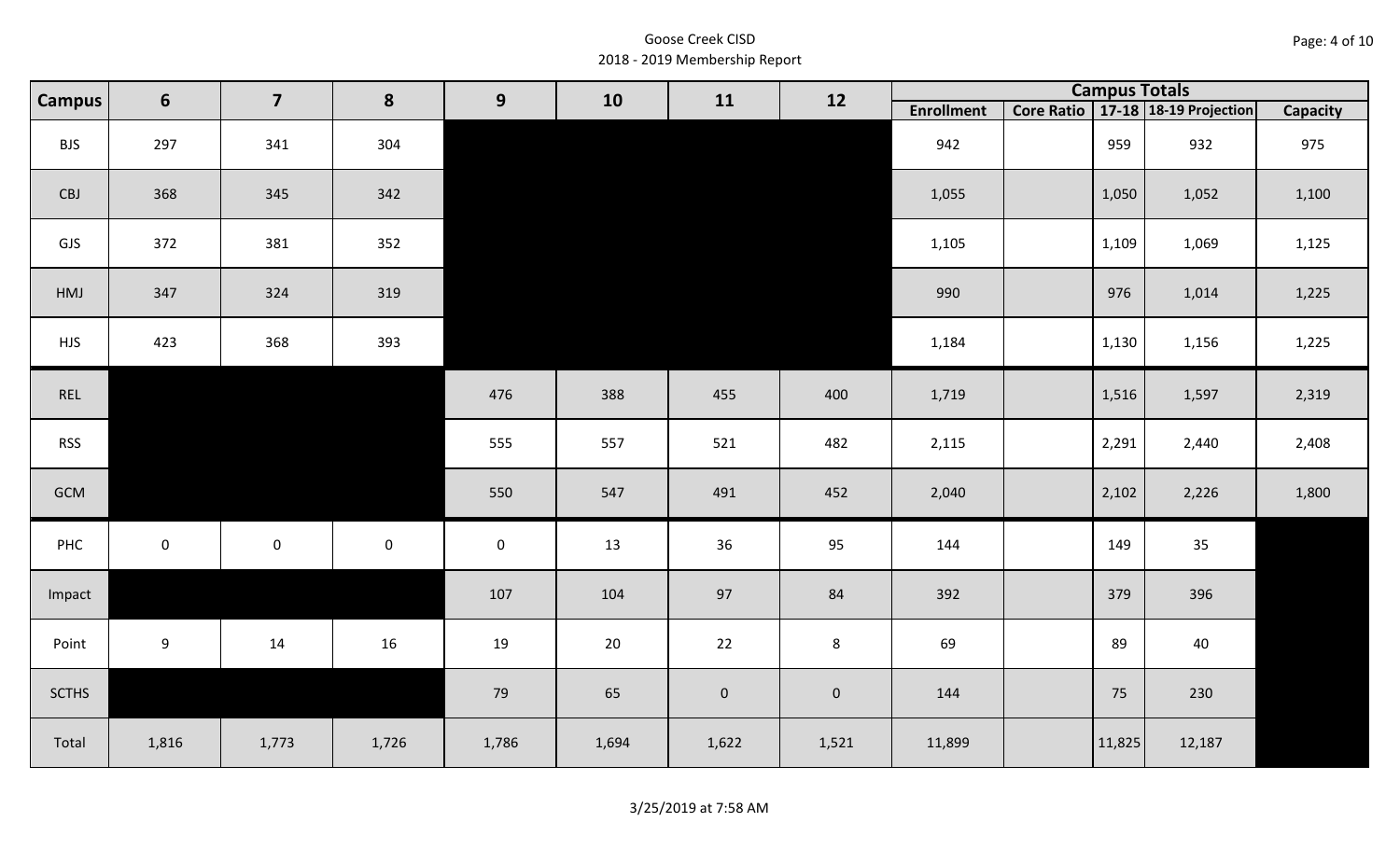|                     | Total           | No Code             | Speech Only             | Mainstream | Self-Cont<br>50-60% | Self-Cont<br>$>60\%$ | <b>EC SpEd Program</b> | Homebound      |
|---------------------|-----------------|---------------------|-------------------------|------------|---------------------|----------------------|------------------------|----------------|
| Alamo               | $\overline{0}$  | $\mathbf 0$         | $\mathbf 0$             | $\pmb{0}$  | $\pmb{0}$           | $\pmb{0}$            | $\mathsf{O}\xspace$    | $\mathbf 0$    |
| Ashbel Smith        | 18              | $\mathbf{1}$        | $\mathbf{1}$            | $\pmb{0}$  | $\pmb{0}$           | $\mathbf{1}$         | 15                     | $\mathbf 0$    |
| Austin              | $\mathbf{1}$    | $\mathbf 0$         | $\mathbf{1}$            | $\pmb{0}$  | $\pmb{0}$           | $\pmb{0}$            | $\pmb{0}$              | $\mathbf 0$    |
| Banuelos            | $\overline{7}$  | $\mathbf{1}$        | $\pmb{0}$               | $\pmb{0}$  | $\mathsf 0$         | $\pmb{0}$            | $\boldsymbol{6}$       | $\pmb{0}$      |
| Bowie               | 11              | $\overline{2}$      | $\mathbf 0$             | $\pmb{0}$  | $\pmb{0}$           | $\pmb{0}$            | $\boldsymbol{9}$       | $\mathbf 0$    |
| Carver              | $6\phantom{.}6$ | $\mathbf 1$         | $\mathbf 1$             | $\pmb{0}$  | $\pmb{0}$           | $\pmb{0}$            | $\overline{4}$         | $\pmb{0}$      |
| Clark               | 15              | $\overline{2}$      | $\pmb{0}$               | $\pmb{0}$  | $\pmb{0}$           | $\pmb{0}$            | 11                     | $\overline{2}$ |
| Crockett            | 9               | $\overline{2}$      | $\pmb{0}$               | $\pmb{0}$  | $\pmb{0}$           | $\mathbf{1}$         | $\boldsymbol{6}$       | $\pmb{0}$      |
| DeZavala            | $\mathbf 0$     | $\mathsf{O}\xspace$ | $\mathbf 0$             | $\pmb{0}$  | $\pmb{0}$           | $\pmb{0}$            | $\pmb{0}$              | $\mathbf 0$    |
| Harlem              | 10              | $\mathsf 0$         | $\overline{\mathbf{4}}$ | $\pmb{0}$  | $\pmb{0}$           | $\pmb{0}$            | $\boldsymbol{6}$       | $\pmb{0}$      |
| <b>Highlands El</b> | $\mathbf 0$     | $\mathbf 0$         | $\mathbf 0$             | $\pmb{0}$  | $\pmb{0}$           | $\pmb{0}$            | $\pmb{0}$              | $\mathbf 0$    |
| Hopper              | 11              | $\overline{2}$      | $\overline{2}$          | $\pmb{0}$  | $\pmb{0}$           | $\mathbf{1}$         | $\boldsymbol{6}$       | $\pmb{0}$      |
| Lamar               | $\overline{2}$  | $\mathbf 1$         | $\mathbf 1$             | $\pmb{0}$  | $\pmb{0}$           | $\pmb{0}$            | $\pmb{0}$              | $\pmb{0}$      |
| San Jacinto         | $\mathbf 0$     | $\mathsf{O}\xspace$ | $\mathsf{O}\xspace$     | $\pmb{0}$  | $\pmb{0}$           | $\pmb{0}$            | $\pmb{0}$              | $\pmb{0}$      |
| Travis              | $\sqrt{4}$      | $\mathbf 0$         | $\mathbf 0$             | $\pmb{0}$  | $\pmb{0}$           | $\pmb{0}$            | $\sqrt{4}$             | $\mathbf 0$    |
| Victoria Walker     | 56              | $\overline{2}$      | 54                      | $\pmb{0}$  | $\mathsf 0$         | $\pmb{0}$            | $\pmb{0}$              | $\pmb{0}$      |
| District            | 150             | 14                  | 64                      | $\pmb{0}$  | $\pmb{0}$           | $\mathbf{3}$         | 67                     | $\overline{2}$ |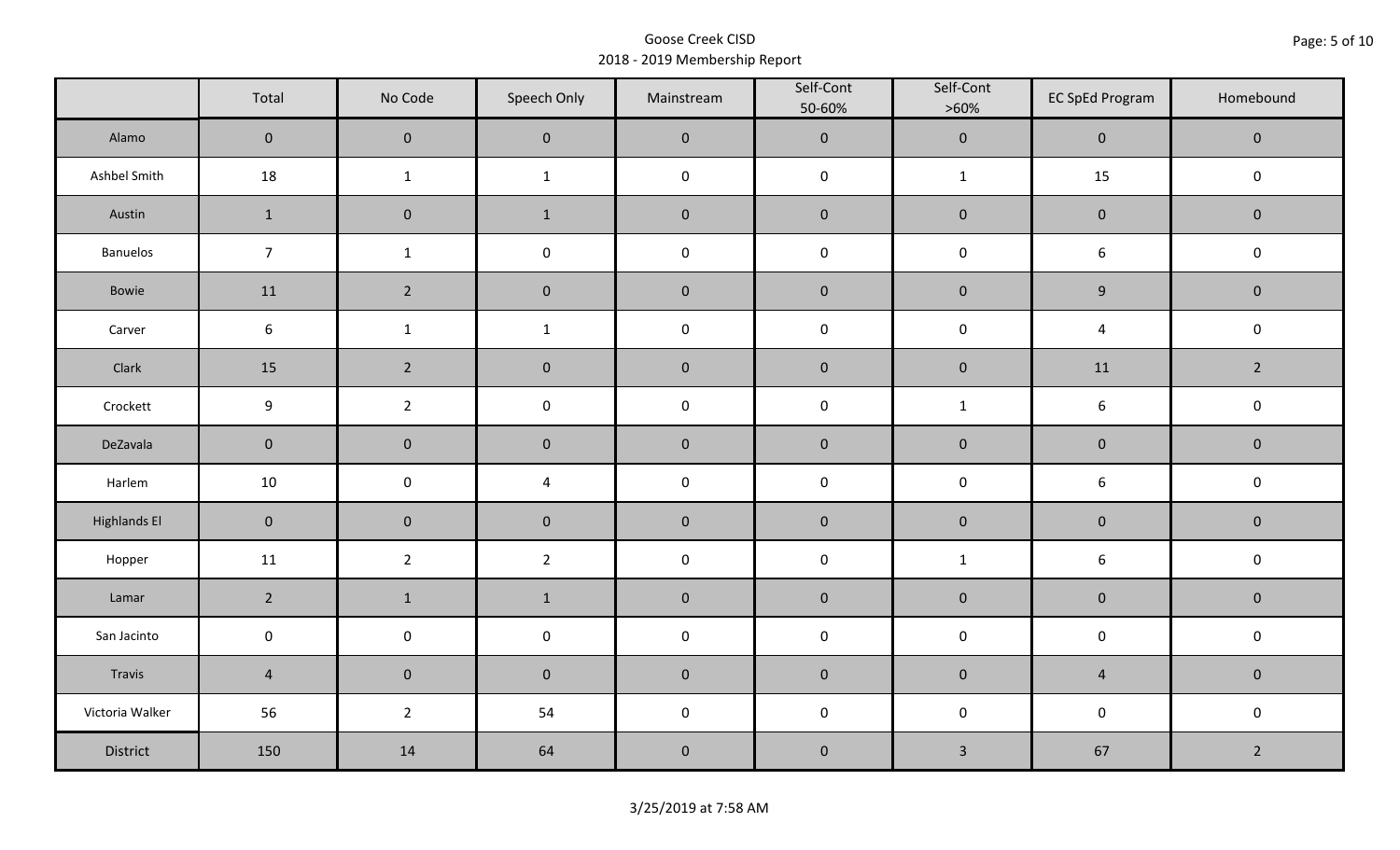| Date               |                    | PK           |              | KG             |                                       | $\mathbf{1}$   |                 | $\overline{2}$     |             | $\overline{3}$  |                |                  | $\overline{4}$  |                |                  | $\overline{5}$  |                | <b>Campus Totals</b> |                |                |
|--------------------|--------------------|--------------|--------------|----------------|---------------------------------------|----------------|-----------------|--------------------|-------------|-----------------|----------------|------------------|-----------------|----------------|------------------|-----------------|----------------|----------------------|----------------|----------------|
|                    | Bilingual Bil Gate |              |              |                | Bilingual Bil Gate Bilingual Bil Gate |                |                 | Bilingual Bil Gate | Bilingual   | <b>Bil Gate</b> | <b>NAC</b>     | <b>Bilingual</b> | <b>Bil Gate</b> | <b>NAC</b>     | <b>Bilingual</b> | <b>Bil Gate</b> | <b>NAC</b>     | Bilingual Bil Gate   |                | <b>NAC</b>     |
| Alamo              | 20                 | $\mathbf 0$  | 29           | $\mathbf 0$    | 16                                    | 4              | 28              | $\overline{3}$     | 42          | 4               | 13             | 34               | $2^{\circ}$     | 14             | 41               | $\mathbf 0$     | 24             | 210                  | 13             | 51             |
| Ashbel<br>Smith    | 22                 | $\mathbf{0}$ | 42           | $\mathbf{0}$   | 33                                    | $\overline{4}$ | 30 <sup>°</sup> | $2^{\circ}$        | 39          | $\overline{3}$  | 14             | 38               | $\overline{0}$  | 24             | 20               | $\mathbf{0}$    | 51             | 224                  | 9              | $\overline{0}$ |
| Austin             | 21                 | $\mathbf 0$  | 23           | $\mathbf{1}$   | 34                                    | $\mathbf{3}$   | 37              | $\mathbf{3}$       | 34          | $\mathbf 0$     | 24             | 33               | $\mathbf 0$     | 51             | 23               | $\mathbf 0$     | $\mathbf 0$    | 205                  | $\overline{7}$ | $\mathbf 0$    |
| <b>Banuelos</b>    | 37                 | $\mathbf{0}$ | 17           | $\mathbf{0}$   | 31                                    | $\overline{4}$ | 22              | $\overline{3}$     | 19          | $\overline{7}$  | 51             | 17               | $\overline{0}$  | $\overline{0}$ | 12               | $\overline{0}$  | $\overline{0}$ | 155                  | 14             | $\overline{0}$ |
| <b>Bowie</b>       | 23                 | $\mathbf 0$  | 18           | $\mathsf 0$    | 29                                    | $\mathbf{1}$   | 29              | $\mathbf{3}$       | 22          | $\mathbf 0$     | $\mathbf 0$    | 22               | $\mathbf 0$     | $\mathbf 0$    | 11               | $\mathbf 0$     | $\mathbf 0$    | 154                  | 4              | 0              |
| Carver             | 19                 | $\mathbf{0}$ | 19           | $\overline{0}$ | 27                                    | $\mathbf{1}$   | 21              | $2^{\circ}$        | 31          | $\mathbf{1}$    | $\overline{0}$ | 29               | $\overline{0}$  | $\overline{0}$ | 20               | $\overline{0}$  | $\overline{0}$ | 166                  | $\overline{4}$ | $\mathbf 0$    |
| Clark              | $\mathbf 0$        | $\mathbf 0$  | $\mathsf{O}$ | $\mathbf 0$    | $\mathsf{O}$                          | $\mathbf 0$    | $\mathbf{0}$    | $\mathbf 0$        | $\mathbf 0$ | $\mathbf 0$     | $\mathbf 0$    | $\mathbf{0}$     | $\mathbf 0$     | $\mathbf 0$    | $\mathbf 0$      | $\mathbf 0$     | $\mathbf 0$    | $\mathbf 0$          | $\mathbf 0$    | $\mathsf{O}$   |
| Crockett           | 21                 | $\mathbf{0}$ | 23           | $\overline{3}$ | 20                                    | $\overline{3}$ | 21              | $\overline{2}$     | 16          | $\mathbf{3}$    | $\mathbf{0}$   | 11               | $\overline{0}$  | $\overline{0}$ | 9                | $\mathbf{0}$    | $\overline{0}$ | 121                  | 11             | $\mathbf{0}$   |
| DeZavala           | 14                 | $\mathbf 0$  | 22           | $\mathbf{1}$   | 25                                    | $\mathbf 0$    | 19              | $\mathbf{0}$       | 19          | $2^{\circ}$     | $\mathbf 0$    | 6                | $\mathbf 0$     | $\mathbf 0$    | 12               | $\mathbf 0$     | $\mathbf 0$    | 117                  | 3              | 0              |
| Harlem             | 17                 | $\mathbf 0$  | 24           | $\overline{0}$ | 18                                    | $\overline{4}$ | 21              | $\overline{3}$     | 22          | $\mathbf 0$     | $\mathbf{0}$   | 29               | $2^{\circ}$     | $\overline{0}$ | 20               | $\mathbf{0}$    | $\overline{0}$ | 151                  | 9              | $\overline{0}$ |
| Highlands<br>EI    |                    |              |              |                |                                       |                | 44              | $\mathbf{1}$       | 43          | $2^{\circ}$     | $\mathsf 0$    | 46               | $\mathbf 0$     | $\mathbf 0$    | 30               | $2^{\circ}$     | $\mathbf 0$    | 163                  | 5              | $\mathbf{0}$   |
| Hopper             | 26                 | $\mathbf{0}$ | 35           | $\mathbf{1}$   | 39                                    | $\mathbf 0$    |                 |                    |             |                 |                |                  |                 |                |                  |                 |                | 100                  | $\mathbf{1}$   | $\overline{0}$ |
| Lamar              | 18                 | $\mathbf 0$  | 23           | $\mathbf{1}$   | 35                                    | 6              | 34              | $\mathbf{3}$       | 28          | $2^{\circ}$     | $\mathbf 0$    | 19               | $\overline{2}$  | $\mathbf 0$    | 28               | $\mathbf{1}$    | $\mathbf 0$    | 185                  | 15             | 0              |
| San Jacinto        | 13                 | $\mathbf{0}$ | 19           | $\mathbf{1}$   | 21                                    | $\overline{3}$ | 28              | $\mathbf{1}$       | 25          | $\mathbf{1}$    | $\overline{0}$ | 25               | $\overline{0}$  | $\overline{0}$ | 15               | $\mathbf{0}$    | $\overline{0}$ | 146                  | 6              | $\mathbf{0}$   |
| Travis             | 10                 | $\mathbf 0$  | 24           | $\mathbf 0$    | 25                                    | $\mathbf 0$    | 22              | $\overline{3}$     | 15          | $\mathbf{1}$    | $\mathbf 0$    | 19               | $\mathbf{1}$    | $\mathbf 0$    | 10               | $\mathbf{1}$    | $\mathbf 0$    | 125                  | 6              | 0              |
| Victoria<br>Walker | $\mathbf{0}$       | $\mathbf{0}$ | 19           | $2^{\circ}$    | 22                                    | $\mathbf{0}$   | 11              | $\overline{3}$     | 24          | $\overline{0}$  | $\mathbf{0}$   | 11               | $\overline{0}$  | $\overline{0}$ | 10               | $\overline{0}$  | $\overline{0}$ | 97                   | 5              | $\mathbf{0}$   |
| Total              | 261                | $\mathbf 0$  | 337          | 10             | 375                                   | 33             | 367             | 32                 | 379         | 26              | 102            | 339              | $\overline{7}$  | 89             | 261              | 4               | 75             | 2319                 | 112            | 51             |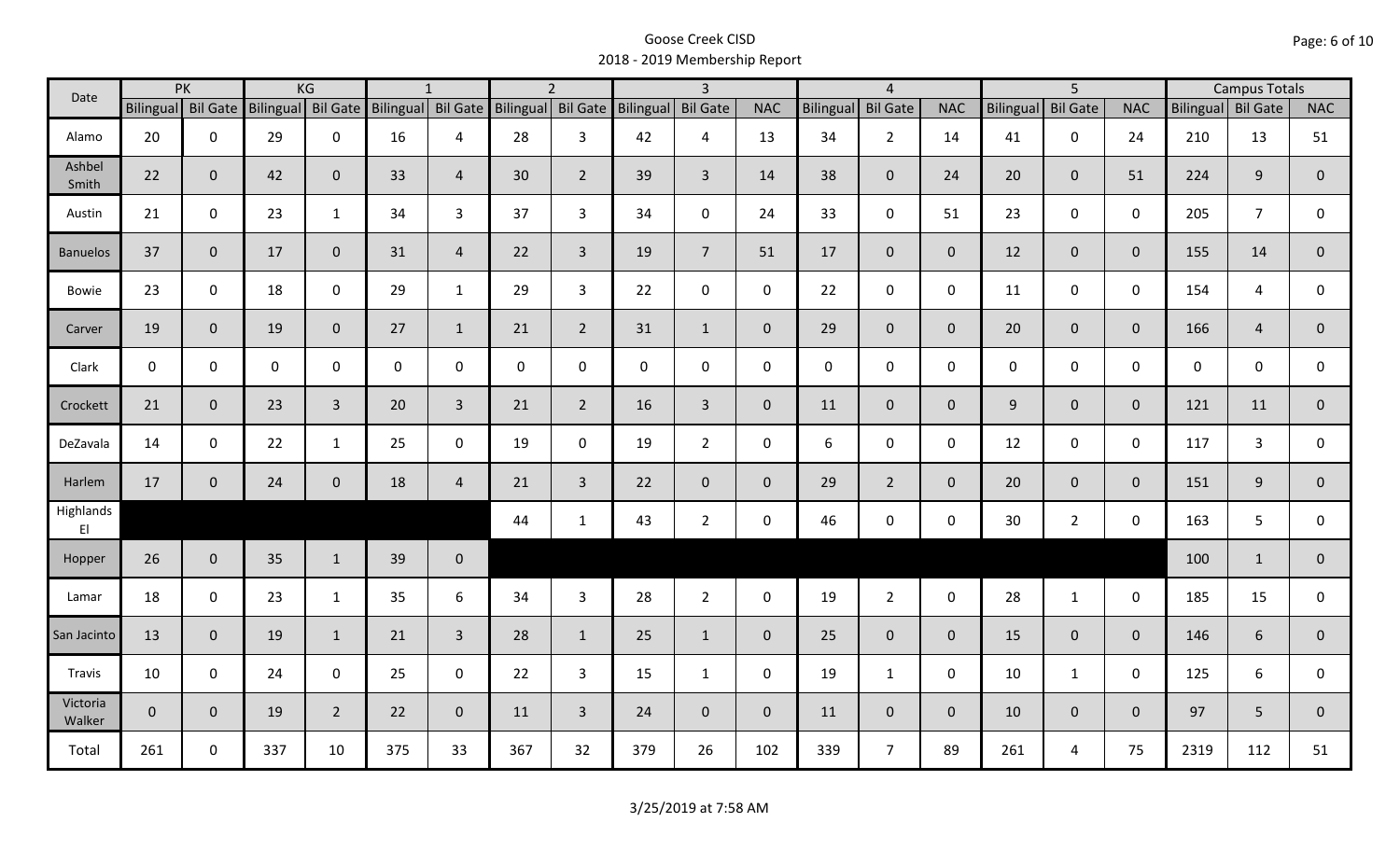| Date               | PK             |                 | KG             |                 | $\overline{1}$ |                 |                | $\overline{2}$  |                | $\overline{3}$  | $\overline{4}$ |                 | $\overline{5}$  |                 | <b>Campus Totals</b> |                  |
|--------------------|----------------|-----------------|----------------|-----------------|----------------|-----------------|----------------|-----------------|----------------|-----------------|----------------|-----------------|-----------------|-----------------|----------------------|------------------|
|                    | <b>GATE</b>    | <b>Bil GATE</b> | <b>GATE</b>    | <b>Bil GATE</b> | GATE           | <b>Bil GATE</b> | <b>GATE</b>    | <b>Bil GATE</b> | <b>GATE</b>    | <b>Bil GATE</b> | <b>GATE</b>    | <b>Bil GATE</b> | <b>GATE</b>     | <b>Bil GATE</b> | <b>GATE</b>          | <b>Bil GATE</b>  |
| Alamo              | $\mathbf 0$    | $\mathbf 0$     | 4              | $\mathbf 0$     | $\overline{2}$ | $\overline{4}$  | 15             | $\mathbf{3}$    | 8              | $\overline{4}$  | 12             | $\overline{2}$  | 11              | $\mathsf{O}$    | 52                   | 13               |
| Ashbel Smith       | $\mathbf{0}$   | $\mathbf 0$     | $\overline{2}$ | $\overline{0}$  | $\overline{3}$ | $\overline{4}$  | 8              | $\mathbf 0$     | $\overline{4}$ | $\mathbf{3}$    | $\overline{3}$ | $\overline{0}$  | 6               | $\mathbf{0}$    | 26                   | $\overline{7}$   |
| Austin             | $\mathsf{O}$   | $\mathbf 0$     | $\overline{7}$ | $\mathbf{1}$    | $\overline{7}$ | $\mathbf{3}$    | 23             | $\mathbf{3}$    | 16             | $\mathbf 0$     | 24             | 0               | 25              | $\mathsf{O}$    | 102                  | $\overline{7}$   |
| <b>Banuelos</b>    | $\overline{0}$ | $\overline{0}$  | 5              | $\overline{0}$  | 9              | $\overline{4}$  | 14             | $\overline{3}$  | 26             | $2^{\circ}$     | 24             | $\overline{0}$  | 21              | $\mathbf 0$     | 99                   | $9\,$            |
| Bowie              | $\mathbf 0$    | $\mathbf 0$     | $\overline{2}$ | $\mathsf 0$     | $\mathbf{1}$   | $\mathbf{1}$    | 9              | $\overline{3}$  | 9              | $\mathbf 0$     | 8              | 0               | 9               | $\mathbf 0$     | 38                   | 4                |
| Carver             | $\overline{0}$ | $\overline{0}$  | $\overline{2}$ | $\overline{0}$  | $\mathbf{1}$   | $\mathbf{1}$    | $\overline{4}$ | $\overline{2}$  | $\overline{4}$ | $\mathbf{1}$    | 8              | $\overline{0}$  | 11              | $\overline{0}$  | 30                   | $\sqrt{4}$       |
| Clark              | $\mathbf 0$    | $\mathbf 0$     | 6              | $\mathbf 0$     | $\overline{7}$ | $\mathbf 0$     | 12             | $\mathbf 0$     | 20             | $\mathbf 0$     | 15             | $\mathbf 0$     | 13              | $\mathbf 0$     | 73                   | $\mathbf 0$      |
| Crockett           | $\overline{0}$ | $\mathbf 0$     | $\mathbf{1}$   | $\mathbf{3}$    | $2^{\circ}$    | $\overline{3}$  | 10             | $\overline{2}$  | 20             | $\mathbf 0$     | 9              | $\overline{0}$  | 13              | $\mathbf 0$     | 55                   | $\,8\,$          |
| DeZavala           | $\mathbf 0$    | $\mathbf 0$     | 4              | $\mathbf{1}$    | $\overline{2}$ | $\mathbf 0$     | 10             | $\mathbf 0$     | 14             | $\mathbf 0$     | $\overline{7}$ | 0               | 10              | $\mathbf 0$     | 47                   | $\mathbf{1}$     |
| Harlem             | $\overline{0}$ | $\overline{0}$  | $\mathbf{1}$   | $\mathbf 0$     | 5 <sub>5</sub> | $\overline{4}$  | 12             | $\mathbf{3}$    | 12             | $\overline{0}$  | 15             | $\overline{0}$  | $\overline{7}$  | $\mathbf 0$     | 52                   | $\overline{7}$   |
| Highlands El       |                |                 |                |                 |                |                 | 15             | $\mathbf{1}$    | 14             | $\overline{2}$  | 19             | 0               | 18              | $\overline{2}$  | 66                   | 5                |
| Hopper             | $\overline{0}$ | $\overline{0}$  | $\overline{4}$ | $\mathbf{1}$    | 12             | $\overline{0}$  |                |                 |                |                 |                |                 |                 |                 | 16                   | $\mathbf{1}$     |
| Lamar              | $\mathsf{O}$   | $\mathbf 0$     | $\mathbf 0$    | $\mathbf{1}$    | $\mathbf{3}$   | 6               | 9              | $\mathsf 0$     | $\mathbf{3}$   | $2^{\circ}$     | 6              | 0               | $5\phantom{.0}$ | $\mathsf{O}$    | 26                   | $\boldsymbol{9}$ |
| San Jacinto        | $\overline{0}$ | $\mathbf{0}$    | $\overline{2}$ | $\mathbf{1}$    | $\overline{3}$ | $\overline{3}$  | $2^{\circ}$    | $\mathbf{1}$    | $\mathbf{1}$   | $\mathbf{1}$    | 5              | $\overline{0}$  | 5 <sup>5</sup>  | $\mathbf{0}$    | 18                   | $\boldsymbol{6}$ |
| Travis             | $\mathbf 0$    | $\mathbf 0$     | $\mathbf{1}$   | $\mathbf 0$     | $\overline{7}$ | $\mathbf 0$     | 11             | $\mathbf{3}$    | 14             | $\mathbf 0$     | 8              | $\mathbf 0$     | 16              | $\mathbf 0$     | 57                   | $\overline{3}$   |
| Victoria<br>Walker | $\overline{0}$ | $\overline{0}$  | $\overline{4}$ | $2^{\circ}$     | 10             | $\mathbf 0$     | 16             | $\overline{3}$  | 20             | $\overline{0}$  | 22             | $\overline{0}$  | 24              | $\overline{0}$  | 96                   | 5                |
| Total              | $\mathbf 0$    | $\mathbf 0$     | 45             | 10              | 74             | 33              | 170            | 27              | 185            | 15              | 185            | $\overline{2}$  | 194             | $2^{\circ}$     | 853                  | 89               |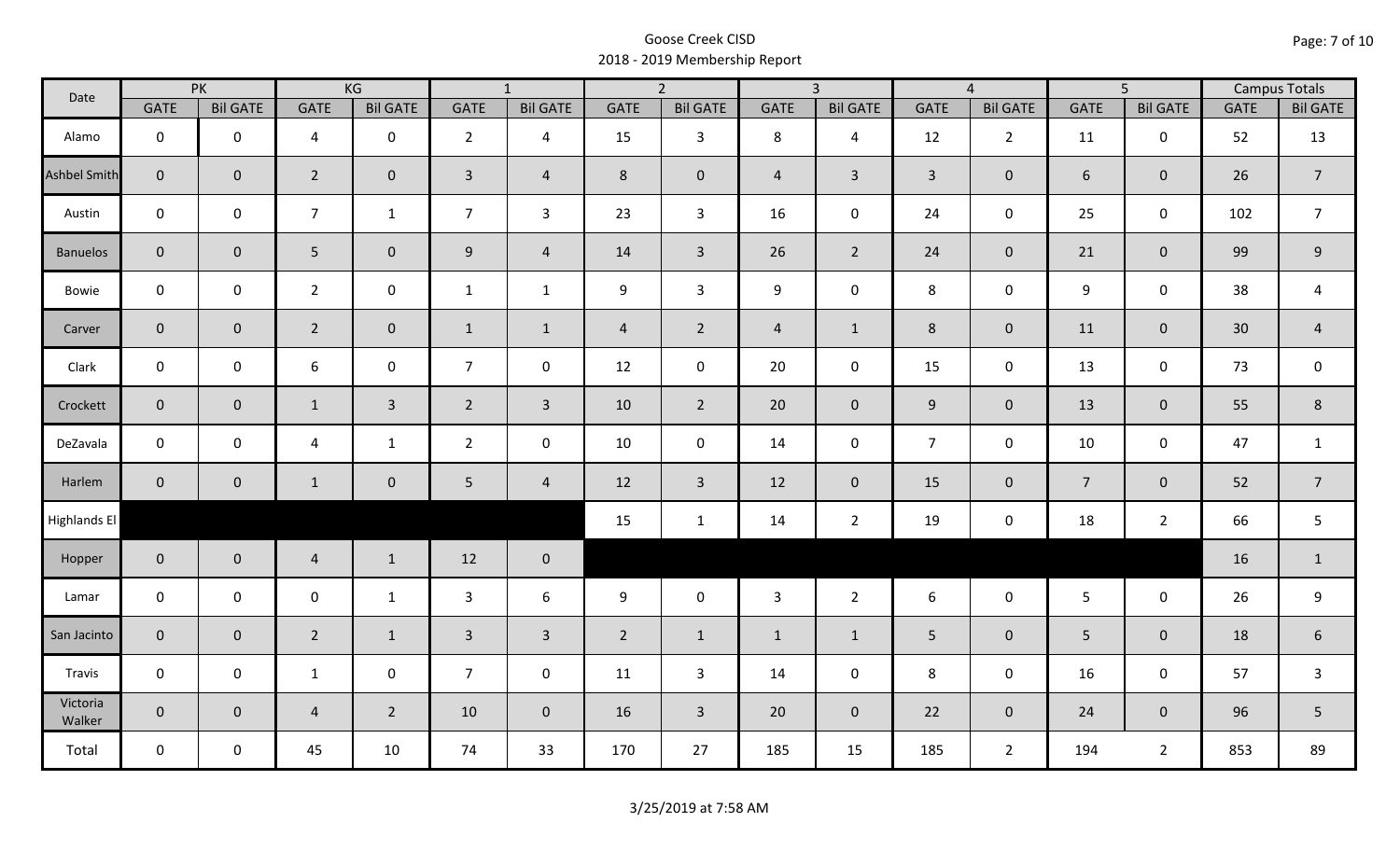|                     | Speech Only    | Inclusion        | Resource <21%  | Resource<br>21-50% | Self-Cont<br>50-60% | Self-Cont<br>$>60\%$ | <b>EC SpEd Program</b> | Homebound      |
|---------------------|----------------|------------------|----------------|--------------------|---------------------|----------------------|------------------------|----------------|
|                     | $\mathbf 0$    | 40               | 41             | 42                 | 43                  | 44                   | 45                     | $\mathbf{1}$   |
| Alamo               | 13             | 10               | 25             | $\overline{4}$     | $\mathbf{1}$        | 14                   | $\mathbf 0$            | $\mathbf{0}$   |
| Ashbel Smith        | 33             | $\,8\,$          | 14             | 10                 | $\pmb{0}$           | 15                   | 21                     | 0              |
| Austin              | 25             | $\overline{7}$   | 34             | $\overline{2}$     | $\mathbf 0$         | $\boldsymbol{9}$     | $\mathbf 0$            | $\overline{0}$ |
| <b>Banuelos</b>     | 34             | 8                | 24             | 11                 | $\pmb{0}$           | $\overline{a}$       | $\overline{7}$         | $\mathbf 0$    |
| Bowie               | 22             | $\boldsymbol{8}$ | 27             | 5                  | $\mathbf{1}$        | 16                   | 10                     | $\mathbf 0$    |
| Carver              | 28             | $\overline{4}$   | 14             | $\,8\,$            | $\overline{2}$      | 11                   | $\boldsymbol{6}$       | $\mathbf{1}$   |
| Clark               | 20             | $\overline{7}$   | 19             | $6\phantom{1}$     | $\overline{3}$      | 21                   | 11                     | $\overline{2}$ |
| Crockett            | 29             | 14               | 19             | $\overline{2}$     | $\pmb{0}$           | 13                   | 6                      | 0              |
| DeZavala            | 27             | 11               | 17             | $\overline{7}$     | $\pmb{0}$           | $1\,$                | $\pmb{0}$              | $\mathbf 0$    |
| Harlem              | 18             | 5                | 33             | $\mathbf{1}$       | $\overline{2}$      | 11                   | $\overline{7}$         | 0              |
| <b>Highlands El</b> | 10             | 25               | 12             | 14                 | $\pmb{0}$           | $\boldsymbol{9}$     | $\pmb{0}$              | $\mathbf 0$    |
| Hopper              | 23             | $\overline{3}$   | $\overline{7}$ | $\boldsymbol{6}$   | $\pmb{0}$           | $\,8\,$              | 8                      | 0              |
| Lamar               | 12             | 11               | 18             | $6\phantom{1}$     | $\mathbf{1}$        | 18                   | $\mathbf 0$            | $\overline{0}$ |
| San Jacinto         | 16             | $\mathbf{1}$     | 26             | $\overline{2}$     | $\pmb{0}$           | $\pmb{0}$            | $\pmb{0}$              | 0              |
| Travis              | 27             | $6\,$            | 24             | $\overline{3}$     | $\mathbf{1}$        | $\overline{7}$       | 5                      | $1\,$          |
| Victoria Walker     | 75             | 12               | 19             | $\pmb{4}$          | $\overline{2}$      | 19                   | $\pmb{0}$              | $\mathbf{1}$   |
| <b>BJS</b>          | $1\,$          | 60               | 14             | $9$                | 21                  | $\overline{2}$       | $\pmb{0}$              | $\mathbf{1}$   |
| CBJ                 | $\overline{7}$ | 65               | 8              | 19                 | 24                  | 22                   | $\pmb{0}$              | 0              |
| GJS                 | $\overline{3}$ | 44               | 15             | 11                 | 20                  | 20                   | $\pmb{0}$              | $\mathbf{1}$   |
| HMJ                 | $\overline{2}$ | 51               | $\overline{4}$ | 23                 | 22                  | 9                    | $\mathbf 0$            | 0              |
| <b>HJS</b>          | $\mathbf{1}$   | 59               | $\overline{3}$ | 17                 | 19                  | 19                   | $\mathbf 0$            | $\overline{0}$ |
| <b>REL</b>          | $\mathsf 0$    | 85               | 44             | 42                 | $\overline{7}$      | 45                   | $\pmb{0}$              | 4              |
| <b>RSS</b>          | 5              | 79               | 33             | 40                 | $\sqrt{4}$          | 42                   | $\mathbf 0$            | $\mathbf{1}$   |
| GCM                 | $\overline{2}$ | 112              | 32             | 43                 | $\mathbf{1}$        | 23                   | $\pmb{0}$              | $\overline{3}$ |
| Impact              | $\mathbf{0}$   | $\mathbf{1}$     | $\mathbf 0$    | $\mathbf 0$        | $\pmb{0}$           | $\pmb{0}$            | $\pmb{0}$              | $\mathbf 0$    |
| <b>Stuart CTHS</b>  | $\mathsf 0$    | 18               | $\pmb{0}$      | $\pmb{0}$          | $\pmb{0}$           | $\pmb{0}$            | $\pmb{0}$              | 0              |
| PHC                 | $\mathbf 0$    | 10               | $\mathbf 0$    | $\mathbf 0$        | $\mathbf 0$         | $\mathbf 0$          | $\mathbf 0$            | $\mathbf 0$    |
| Point               | $\mathbf{1}$   | $\pmb{0}$        | $\pmb{0}$      | $\pmb{0}$          | $\pmb{0}$           | $\mathbf 0$          | $\pmb{0}$              | 0              |
| Elementary          | 412            | 140              | 332            | 91                 | 13                  | 176                  | 81                     | 5              |
| Secondary           | 22             | 584              | 153            | 204                | 118                 | 182                  | $\pmb{0}$              | 10             |
| <b>District</b>     | 434            | 724              | 485            | 295                | 131                 | 358                  | 81                     | 15             |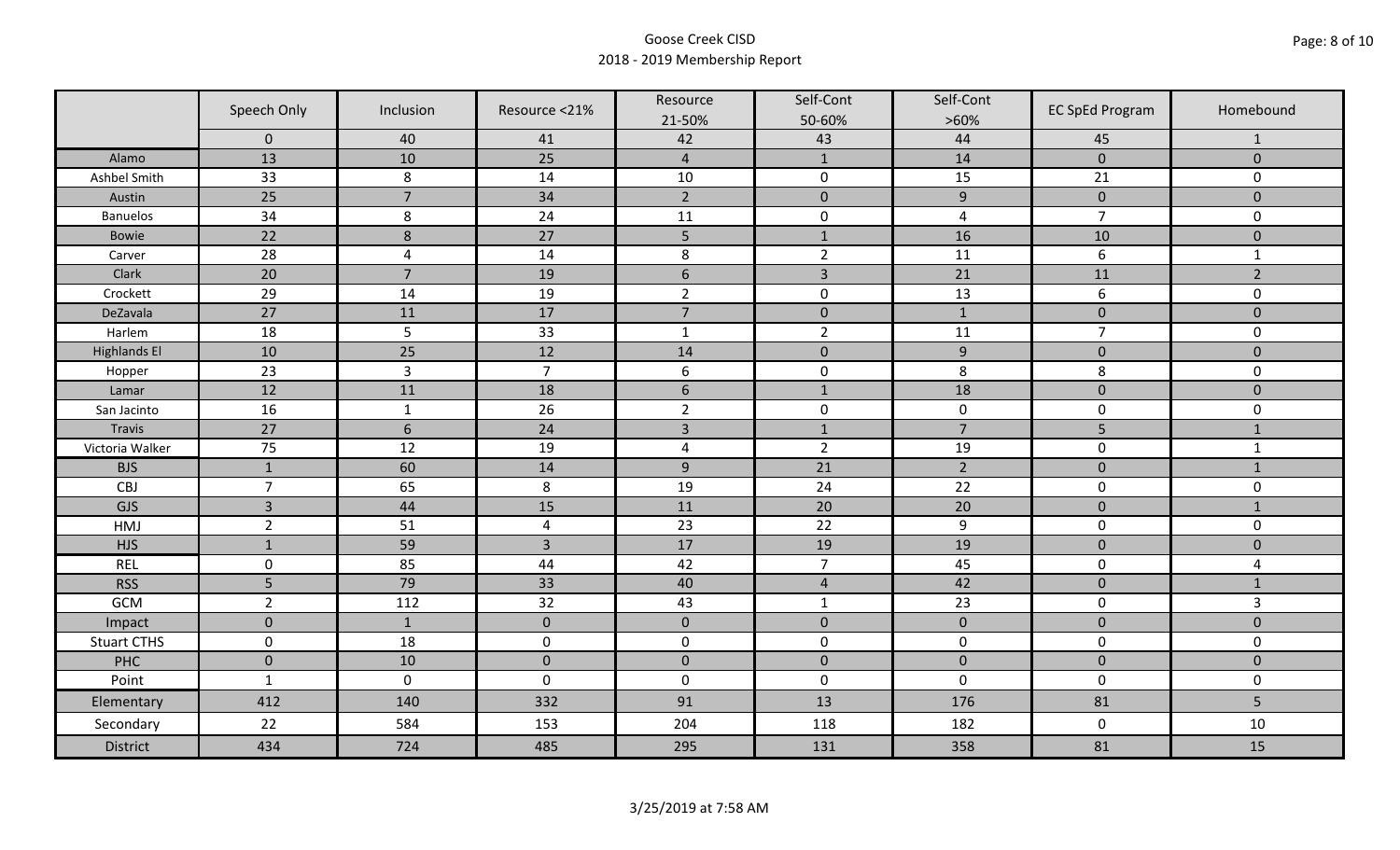|                     | At-Risk | SpEd         | GT             | <b>LEP</b>     | Migrant             | Econ Dis | Dyslexia     | 504  |
|---------------------|---------|--------------|----------------|----------------|---------------------|----------|--------------|------|
| Alamo               | 515     | 68           | 65             | 262            | 5                   | 605      | 20           | 32   |
| Ashbel Smith        | 539     | 102          | 33             | 270            | 5                   | 615      | 9            | 27   |
| Austin              | 442     | 77           | 109            | 232            | 10                  | 473      | 23           | 60   |
| <b>Banuelos</b>     | 492     | 90           | 108            | 200            | $\overline{2}$      | 538      | 18           | 55   |
| Bowie               | 460     | 94           | 42             | 177            | 6                   | 635      | 23           | 53   |
| Carver              | 465     | 74           | 34             | 197            | $\overline{4}$      | 623      | 18           | 39   |
| Clark               | 256     | 90           | 73             | 33             | $\mathbf{1}$        | 372      | 27           | 53   |
| Crockett            | 407     | 85           | 63             | 159            | 9                   | 475      | 24           | 58   |
| DeZavala            | 405     | 65           | 48             | 149            | $\overline{2}$      | 568      | 15           | 57   |
| Harlem              | 419     | 77           | 59             | 190            | $\overline{4}$      | 587      | 13           | 34   |
| <b>Highlands El</b> | 408     | 70           | 71             | 192            | $\mathsf{O}\xspace$ | 609      | 37           | 108  |
| Hopper              | 327     | 55           | 17             | 127            | $\overline{2}$      | 362      | $\mathbf{3}$ | 25   |
| Lamar               | 436     | 66           | 35             | 219            | $\overline{3}$      | 602      | 35           | 44   |
| San Jacinto         | 349     | 45           | 24             | 172            | $\mathbf 0$         | 388      | 17           | 27   |
| Travis              | 496     | 75           | 60             | 168            | $5\phantom{.}$      | 634      | 38           | 64   |
| Victoria Walker     | 422     | 132          | 101            | 162            | 6                   | 447      | 26           | 55   |
| <b>BJS</b>          | 503     | 110          | 60             | 151            | $5\phantom{.}$      | 770      | 51           | 87   |
| <b>CBJ</b>          | 579     | 148          | 114            | 135            | $8\phantom{1}$      | 783      | 59           | 117  |
| GJS                 | 495     | 116          | 127            | 95             | 8                   | 629      | 80           | 135  |
| HMJ                 | 564     | 114          | 51             | 180            | 14                  | 866      | 66           | 92   |
| <b>HJS</b>          | 578     | 122          | 132            | 105            | $\overline{3}$      | 745      | 59           | 113  |
| <b>REL</b>          | 735     | 237          | 88             | 205            | 12                  | 1351     | 84           | 149  |
| <b>RSS</b>          | 868     | 212          | 206            | 202            | 14                  | 1252     | 86           | 192  |
| <b>GCM</b>          | 853     | 227          | 179            | 127            | 14                  | 1128     | 84           | 183  |
| Impact              | 80      | $\mathbf{1}$ | 73             | $\overline{3}$ | $\overline{3}$      | 254      | 6            | 17   |
| <b>Stuart CTHS</b>  | 77      | 18           | $\overline{7}$ | 19             | $\overline{2}$      | 103      | 12           | 18   |
| PHC                 | 114     | 10           | $\mathbf{3}$   | 10             | $\overline{2}$      | 99       | 8            | 18   |
| Point               | 108     | 12           | $\mathbf{1}$   | 11             | $\mathbf{1}$        | 90       | 6            | 19   |
| Elementary          | 6838    | 1265         | 942            | 2909           | 64                  | 8533     | 346          | 791  |
| Secondary           | 5554    | 1327         | 1041           | 1243           | 86                  | 8070     | 601          | 1140 |
| District            | 12392   | 2592         | 1983           | 4152           | 150                 | 16603    | 947          | 1931 |